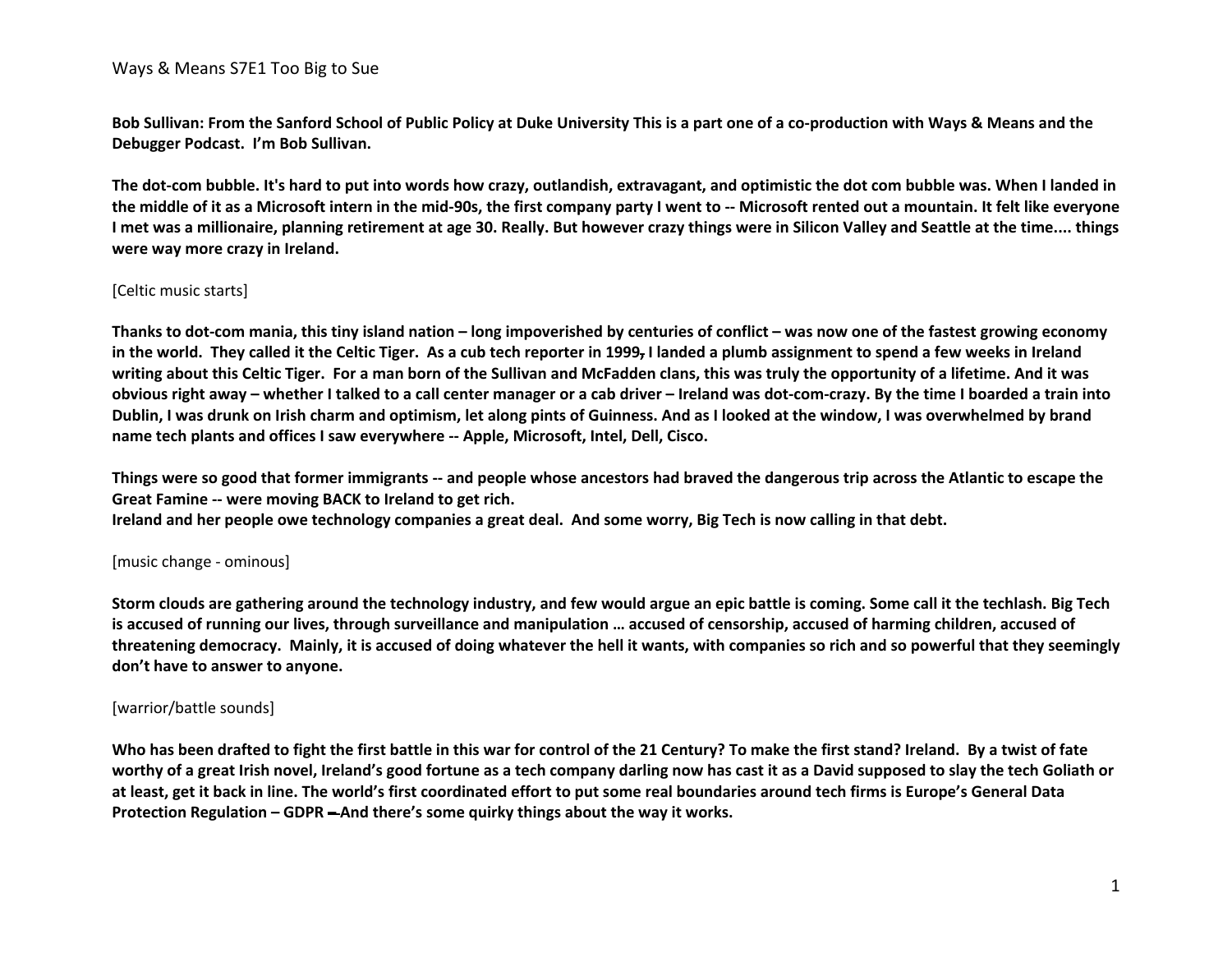Johnny Ryan: The GDPR provides that the country where you have your headquarters in Europe, that country is also where you will be supervised, so the Irish data protection commission has the responsibility for all of Europe to supervise Google. Facebook, Microsoft, Apple, and so on.So quite a remarkable situation. Now that means that no other enforcer in Europe can intervene unless Ireland has first done its job.

**But is Ireland really in a position to enforce regulations, or even pull away the welcome mat, for its golden goose, the very industry which gave it the Celtic Tiger? For that matter…can any country, any organization, let alone any individual, really stand up to Big Tech?**

**Welcome to the Ways and Means podcast brought to you by Duke University…I'm your host Bob Sullivan. I normally host Duke's Debugger podcast, but this is a special collaboration with Ways & Means. Defending Democracy – and Us! – From Big Tech. For the next three episodes, we're going to take a deep look into the coming battle over control of our digital future, and how we might make large technology platforms accountable for the things they do. We begin with today's episode: Too Big to Sue.**

David Hoffman: This Series is supported by the Duke Sanford Cyber Policy Program and the Kenan Institute of Ethics. I'm Prof. David Hoffman and I lead the Cyber Policy Program. At the Sanford School of Public Policy, we are training the next generation of technology policy leaders and researching how technology platforms can demonstrate that they are behaving responsibly and ethically.

**This isn't a podcast about Ireland – sorry for the head fake – but I wanted to start there because it's critical to understand just how hard it is to tell Big Tech companies what to do. The notion of checks and balances is built into the very fabric of the United States. Our adversarial legal system – plaintiffs fighting defendants – depends on the idea of a fair fight. But right now, tech firms often act as their own judge and jury. They control everything from which posts they censor, to what software we can download, to what research they permit into self-harm.** 

**Sure, once in a while a government will fine a Silicon Valley giant. Ireland's Data Commissioner's office recently suggested fining Facebook about 30 million Euros for misleading consumers after its acquisition of chat tool WhatsApp, but Facebook brings in about \$10 million EVERY HOUR. That's right, every hour. The firm could pay that fine over a long lunch. Big Tech makes so much money that even big fines don't really scare these companies. You might say they are simply too big to sue. Feels like David is fighting Goliath with an empty slingshot. Governments and advocacy groups all over the world are scrambling to deal with the implications of that. Kyle Taylor helps run an advocacy group called the Real Facebook Oversight Board. It's \*not\* affiliated with Facebook**

Kyle Taylor: This gets into the bigger issue, the sort of the paradox of big tech companies. You know, on one hand, we have to remember that they're just private businesses trying to maximize profit and ultimately their advertising businesses and their customers or advertisers and their users are their products.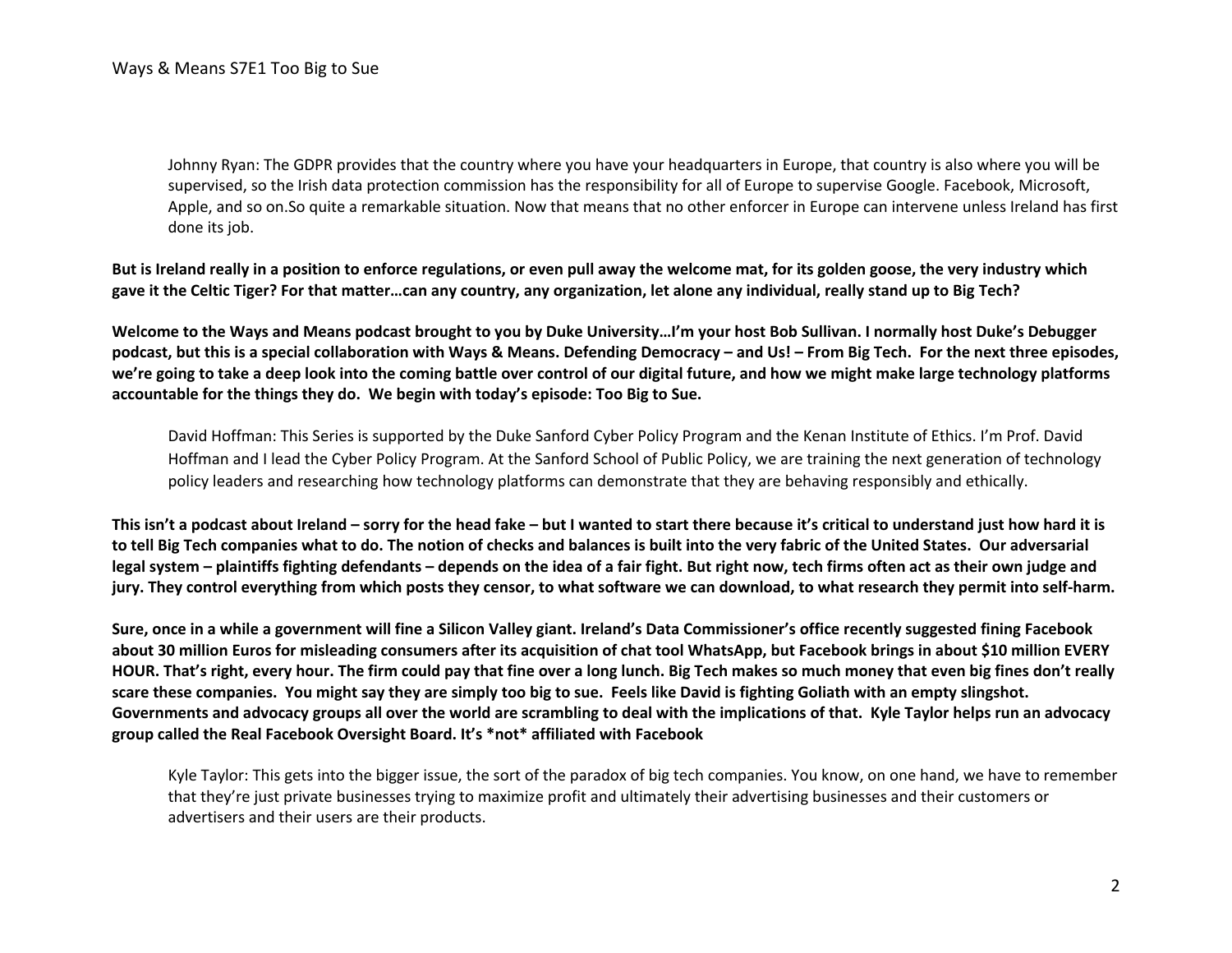They're selling our attention to advertisers to make money. But on the other hand, you know, they're not just businesses. They have a really outsized impact now in society because they effectively serve as the digital public sphere. You know, the digital place that we all go to engage and interact. And that amount of power and that amount of ability to influence how we think, what we feel, requires additional layers of responsibility and oversight**.**

# **So, this isn't a podcast about Ireland, and it isn't a podcast about Facebook … after all, the techlash is hitting plenty of brand name tech companies**

Female voice (Val Demings): This decision meant that your company would now combine, for example, all of my data on Google, my search history, my location from Google Maps, information from my emails from Gmail, as well as my personal identity with a record of almost all of the websites I visited. That is absolutely staggering.

Male Voice: My point is, and I'm sorry to interrupt, but I want to get to the point. Point is that Apple is the sole decision maker as to whether an app is made available to app users through the Apple store. Isn't that correct?

Female voice: Your own documents make clear that the price war against diapers.com worked. And within a few months it was struggling, and so then Amazon bought it. After buying your leading competitor here, Amazon cut promotions like Amazon.mom, and the steep discounts it used to lure customers away from diapers.com. And then increase the prices of diapers for new moms and dads. Mr. Bezos, did you personally sign off on the plan to raise prices after Amazon eliminated its competition?

Female voice: (Frances Haugen): Facebook wants you to believe that the problems we're talking about are unsolvable. They want you to believe in false choices. They want you to believe that you must choose between a Facebook full of divisive and extreme content or losing one of the most important values our country was founded upon: free speech. That you must choose between public oversight of Facebook's choices and your personal privacy. That to be able to share fun photos of your kids with old friends, you must also be inundated with anger-driven virality. They want you to believe that this is just part of the deal.

**We could go on. Privacy. Censorship. Child safety. Monopoly power. The problems of Big Tech, the challenges, seem overwhelming. That might be part of the strategy. That last voice you heard was Francis Haugen – you might remember her as the whistleblower who testified before Congress about Facebook's missteps. – she says tech companies want to create the impression that all these issues are inevitable.** 

**That fatalistic sentiment echoes the famous line uttered by tech titan Scott McNealy back in 1999, who – at about the same time I was on that train to Dublin – famously said, "You have zero privacy anyway, get over it." Francella Ochillo, a fellow at Harvard and executive of Next Century Cities, is one of the loudest voices for fairness and diversity in tech. She's heard this kind of fatalism before, particularly when studying inherent bias in technology**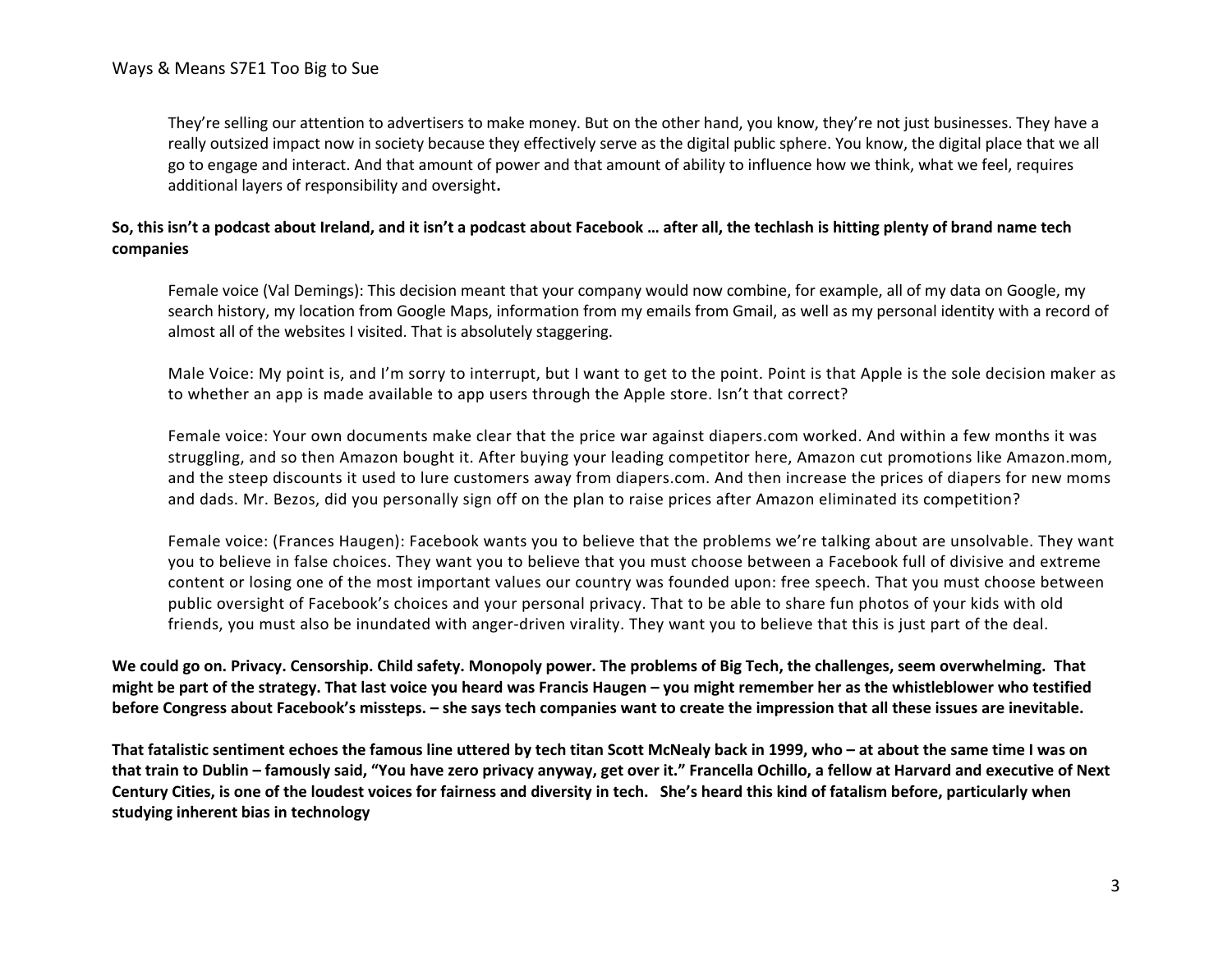Francella Ochillo: I think that it's often dismissed as "Well, it's a one-off and I don't really think it's an issue." And then when someone actually decides to invest in the data, they find, "Actually that's a regular practice. We don't really know how to fix it," which is actually code for, "We don't really want to invest in fixing it."

**So, let's not let them get away with that. Let's try to fix it. That's what we're going to try to do together in these three episodes of Ways and Means. So…as good a place as any to start is to head back to the front lines in Ireland. – and get a sense of how the early skirmishes in this battle are going. This is Johnny Ryan – you met him in the beginning of this piece – he is head of the Irish Council for Civil Liberties, kind of like the ACLU in the U.S. He's got a great background for this discussion because he's lived on both side of the Big Tech issue. Before he was a digital rights advocate, he was a digital ad man.**

Johnny Ryan: For years, I had a front row seat into how the tracking industry snoops on all of us and, and it's, it's quite astounding. Once you develop a taste for reading technical documentation and understand what it means, you'll never look at your online experience the same way again.

#### **He doesn't mince words when he talks about Big Tech .... here he is talking specifically about Google's advertising business.**

Johnny Ryan: So, they're trying to match the person who might be interested in seeing and ad with the right ad, that's the objective. But what it boils down to is that hundreds of billions, of times a day, what everyone is watching, reading, and listening to and where they are in the real world is being broadcast out to thousands of companies. Not only is it the biggest data breach of all time, every day, it's the biggest data breach we've ever had. And it's repeated daily. The scale is astounding and from industry documents, we know that thousands, that's a quote, thousands of companies may receive the data about what you're doing right now on the internet, in the serving of a single ad.

**Why should we care? We click on a web page or look up a coffee shop on our smartphone map, or you listen to a podcast like this one … it all seems to work pretty well. In the background, on some server we never see, there's some kind of auction going on that reveals you like cute pictures of puppies and might respond to an ad for dog food. So what? What could the harm be? For starters, Ryan warns, data that is collected for one purpose often ends up being used for another, far more worrisome, purpose. History is full of such examples: it happened recently in Afghanistan.**

Johnny Ryan: If you recall, after the withdrawal of the U S and NATO allies, it turned out that the biometric machines, used to scan people by NATO forces, had of course fallen into the hands of the Taliban, and that gave the Taliban a database.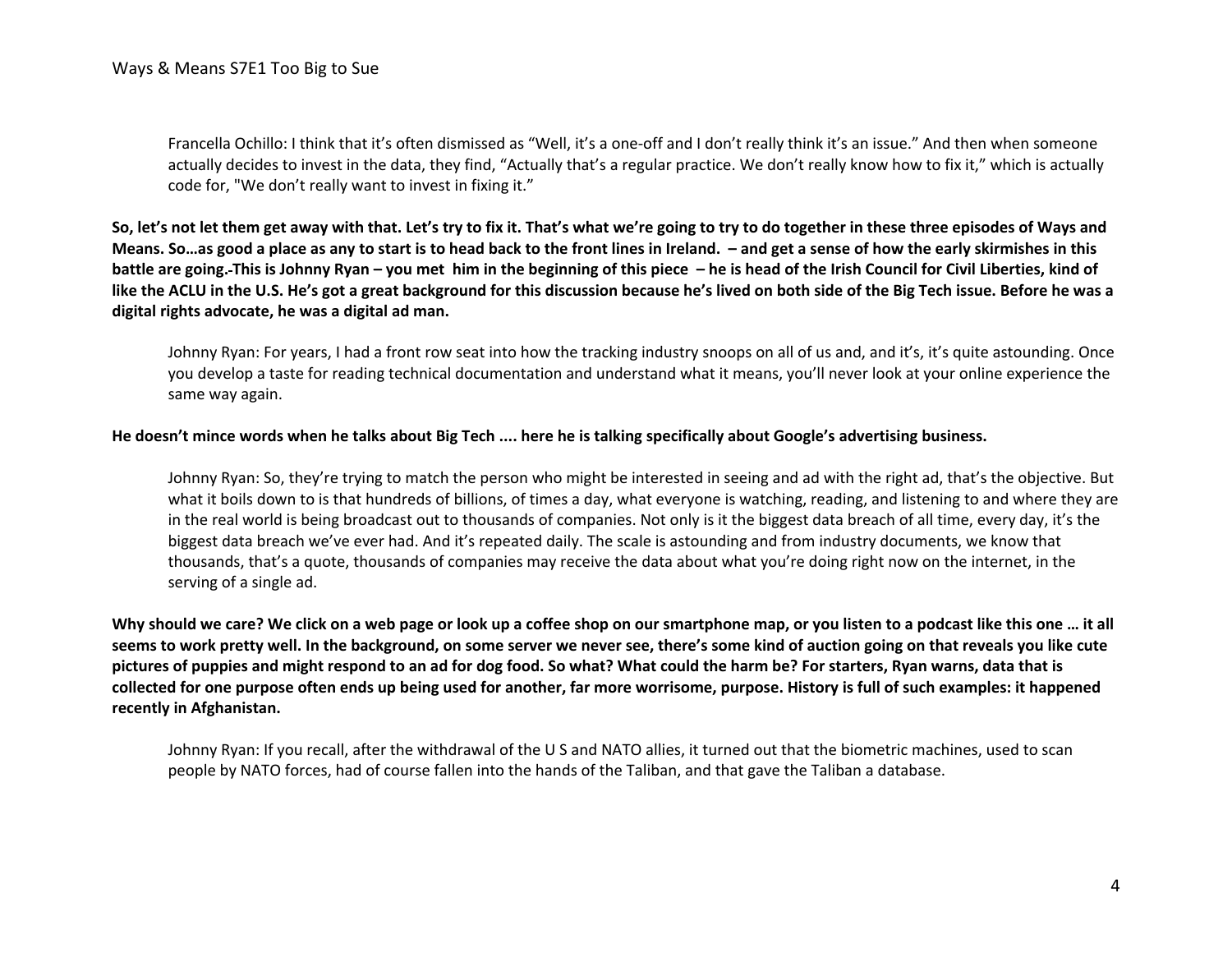**Just for a moment, take Ryan at his word: that your data is being shared without your consent by large tech companies. Say you trusted an app like WhatsApp to keep your data private, but then Facebook acquired it, promised it wouldn't share the data with the rest of its business units, but did that anyway. What's to stop them? A fine from a government agency like the Irish Data Protection Commission?**

**Quick – if there were a fire hydrant in front of your front door, but the parking ticket was, say, five cents per day-- you'd probably park there, right? That's kind of how things work in big tech right now. Europe passes a law. Ireland is in charge of enforcement. But when it comes time to enforce that law, Ireland threatens Facebook with loss of 3 hours' worth of revenue. And while other EU nations stepped in to increase the fine – it's still short of one day's revenue – hardly an amount that would stop Facebook from parking in front of that fire hydrant.** 

**Remember how this podcast started – the wondrous Celtic Tiger – is Ireland really in a position to stick up against big tech? Ryan actually disputes my insinuation here that his country is** *that* **beholden to big tech. At the same time, Ryan's organization published a study last year, revealing that Ireland's Data Protection Commission has only produced decisions in 4 of the 164 cases where it is the lead authority.**

Bob Sullivan addressing Johnny Ryan: I've read your piece. 98% of the cases. Are in a holding pattern above flying in circles above

Johnny Ryan: Dublin. Right. That was the case at three years after the GDPR. So that figure is from May, 2021, um, I assume it's correct still, but I don't know. It could be worse. It could be better.

## **What's more, documents obtained by privacy advocates suggest the Irish office sided with Facebook recently on a proposed so-called GDPR bypass that would have allowed fine print on websites to serve as consent for tech firms to do whatever they want with our data.**

Bob Sullivan addressing Johnny Ryan: How am I to interpret that other than the Irish enforcers seem too friendly with the tech companies,

Johnny Ryan: I have not spoken about motive throughout this whole thing. We at ICCL have been calling on the Irish government to launch an independent review. And the purpose of that review would be to identify what the problems are and to understand maybe how to strengthen and reform the Irish data protection commission. We do not know why there was a problem, or even what the problems are. All we know is that there is a problem. And, you know, having studied history for many a year, it is very often the case that a cock-up can look like a conspiracy, and a conspiracy can look like a cock-up. We will not know which is which for quite some time. And Actually it's largely irrelevant, whatever the motives are are secondary to fixing the problem. And to fix the problem, we need a review.

**Bob Sullivan: As I've mentioned, this isn't a podcast about Ireland. And it's not a podcast about Facebook. But Facebook has provided a lot of material through the years. However much you might think to blame Ireland for not coming down hard enough on Facebook when it had the**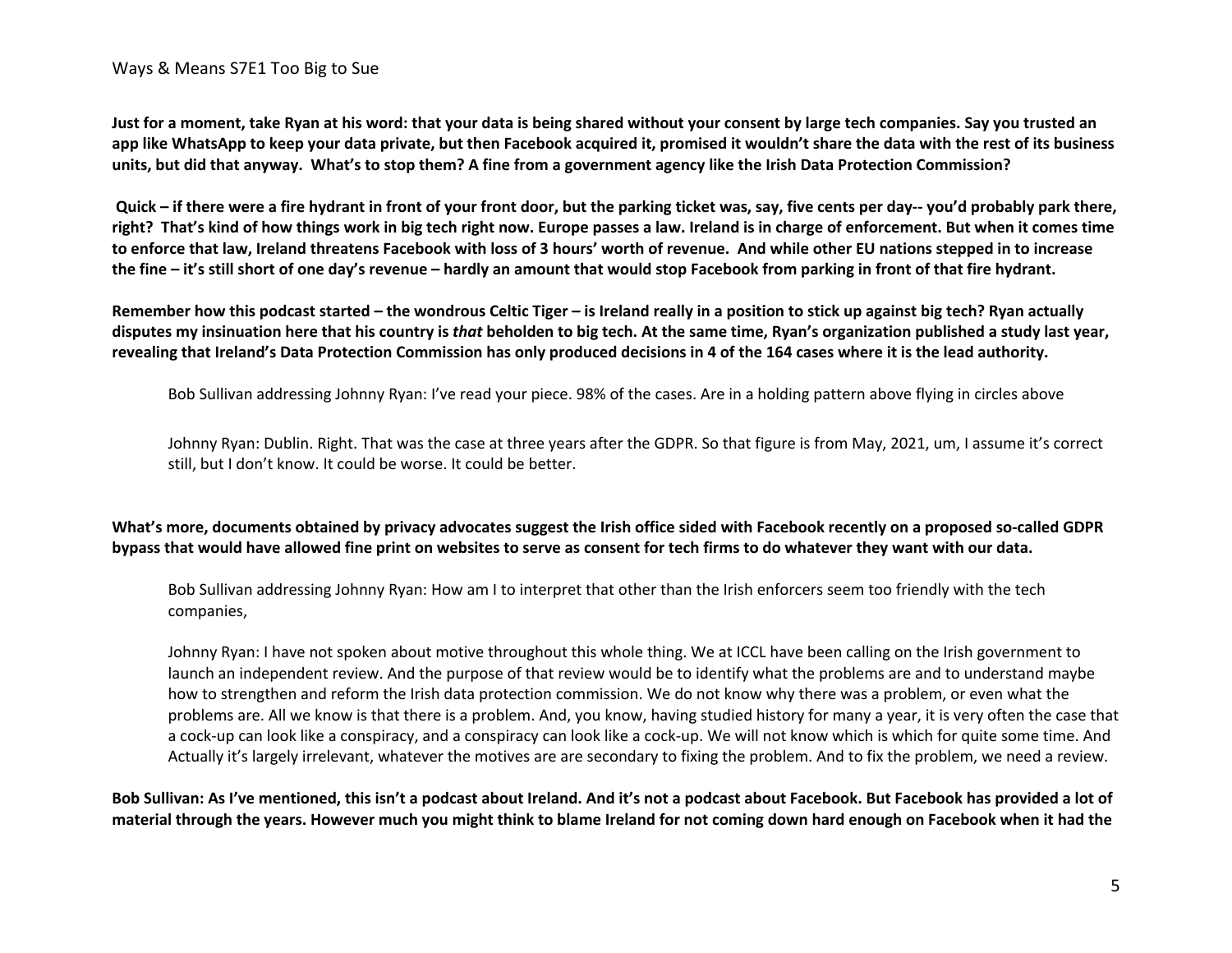**chance, for not being able to force Facebook to behave, well, the U.S. can't really say much about that, because back in 2011, the U.S. Federal Trade Commission had its chance. It sued Facebook for misleading consumers about sharing data with third party companies. Facebook signed a consent decree, said it was sorry, said it wouldn't do that again. And … you probably know how this story ends. With a much bigger data-sharing scandal. And more apologies from Mark Zuckerberg.**

Montage of Mark Zuckerberg apologizing: So this was a major breach of trust, and- and I'm really sorry that this happened. You know we have a basic responsibility to protect people's data and if we can't do that then we don't deserve to have the opportunity to serve people. // Congressman in retrospect it was a mistake. // Congresswoman it sounds like we made a mistake there, I apologize for that. // We didn't take a broad enough view of our responsibility and that was a big mistake and it was my mistake, and I'm sorry.

**One of the people who forced Mark Zuckerberg to say he was sorry back in 2011 was David Vladek – director of the FTC's Bureau of Consumer Protection at the time. You can think of him as an early David, who genuinely lifted a slingshot and took a shot at Goliath. And when he got Mark Zuckerberg's signature on a consent decree – well, it probably wasn't worth the paper it was printed on. Facebook violated the agreement a few years later, in what we now know as the Cambridge Analytica scandal. Facebook allowed a political dataanalytics firm to access personal information on nearly 100 million users. The data was ultimately used to manipulate voters in the 2016 U.S. presidential election.** 

Bob addressing David Vladek: When I hear you say that Cambridge Analytica was essentially predicted, I mean, predictable, but it still happened that that must be really frustrating for, no?

David Vladek: oh, yes. It was incredibly frustrating because the consent decree was designed exactly to avert the Cambridge Analytica. and there's almost no provision in the 2011 consent decree that Facebook did not violate.

## **But wait a minute. That 2011 consent decree included ongoing monitoring of Facebook – and the firm – still got itself wrapped up in an international scandal? How? Vladeck explains that the government was overmatched.**

David Vlakdek: At the height of my tenure, at the FTC, I had about 430 people in the bureau of consumer protection. At one point, Google had about a thousand people just in their general counsel's office. And when I would talk to the general counsels of Facebook and Google, I was just overwhelmed by the sense of, "Not only are we the David versus Goliath, but we're pretty tiny David."

**There's that metaphor again. Talk to almost anyone at the FTC, and we will, in another episode, and you'll hear this point. There are just 40- 45 lawyers in the FTC's privacy group. A Big Tech company can throw that many lawyers at a single case. Almost like enforcement is destined to-- well, designed to -- fail. But Vladeck goes even a step farther when talking about what it's like to go up against a company like Facebook, against a serial offender. That's…something else**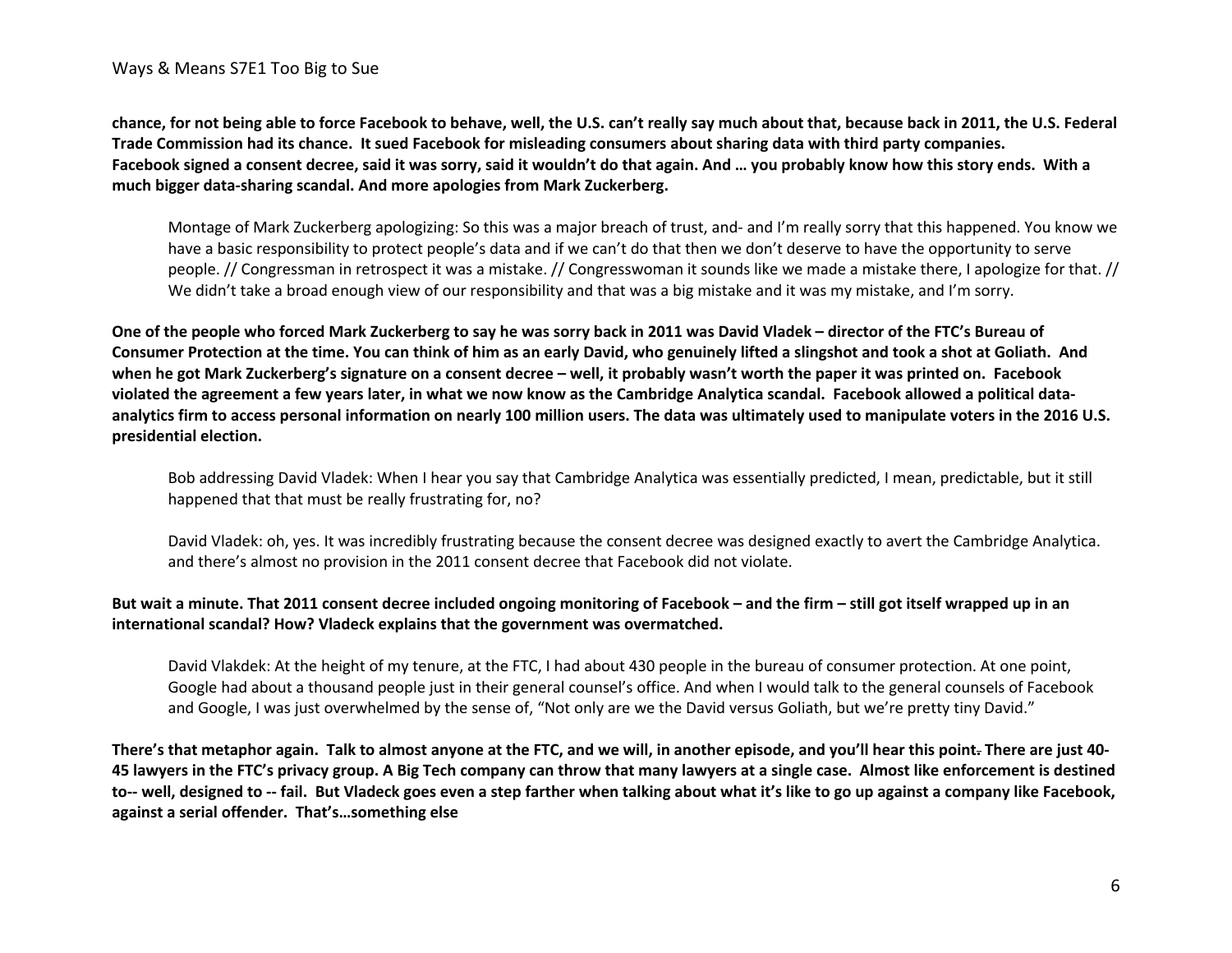**David Vladek**: Remember back in 2008, 2009, Facebook was a, you know, a relatively small company compared to what it was now. It was still in its infancy. It was still trying to figure out what its business models were. And, you know, for regulators, the core question is, is this company clueless or is it venal? And at that point I did not suspect venality. I just thought that it was an aggressive company that made some serious mistakes, but there was willing to at least work with us work with the FTC in order to get back on a better path. And you know, over the years, I think I probably misjudged Facebook.

**So, this is the question at the heart of this podcast. How does society force a large company to do something it won't volunteer to do? You can ask, you can shame, you can fine. But what if a company really seems "too big to sue?" Then what? How does society make sure these massive firms are accountable for what they do? After violating that consent decree, Facebook faced a staggering, record \$5 billion fine. And you know what? It didn't make a difference. In fact, it appears Facebook became more brazen. After whistleblower Frances Haugen's devastating testimony before Congress, the firm switched to a "no apology" strategy, according to the New York Times. It even manipulated users' Facebook walls to show more pro-Facebook posts to people, the Times wrote. That is power. So how do we hold that kind of power accountable? This is where the idea of 'platform accountability' comes in. What's a platform? Here's Duke professor David Hoffman.**

David Hoffman: I think the best way to understand it is by through the traditional definition of platform. And by that, I mean, a raised area that people or things could stand on, uh, because in the technology environment, that's really what these platforms are these days, they are things People or other things like technology can stand on or exist in that gives them advantages of being able to be heard by more people or have being able to have a more impactful reach of the technology.

Bob addressing David: Okay. So now I'm picturing a massive county fair and there's 10,000 people on a big lawn, but there's seven or eight places where there's platforms that might have a band or might have people selling things, and those platforms are really valuable spaces in this big county fair, right?

David: It's a great metaphor to use for this.

**So, a platform is special. We're not just talking about tech here - we're talking about BIG tech. Tech that sits above other tech. And if there's any confusion still in your mind, recall that the Facebook corporation has recently changed its name to Meta… but the full name is "Meta Platforms Inc." Ok, so that's a platform. What about "accountability"? Marty Abrams is the Executive Director of something called the Information Accountability Foundation. It's an industry group which focuses on that very thing. Abrams is also a visiting scholar at Duke's Sanford School of Public Policy.**

Marty Abrams: If I'm going to trust an organization with my information, I want to understand they have the skills and the integrity to use my data in a responsible fashion that is responsive to the stakeholders that are impacted by that information and that they can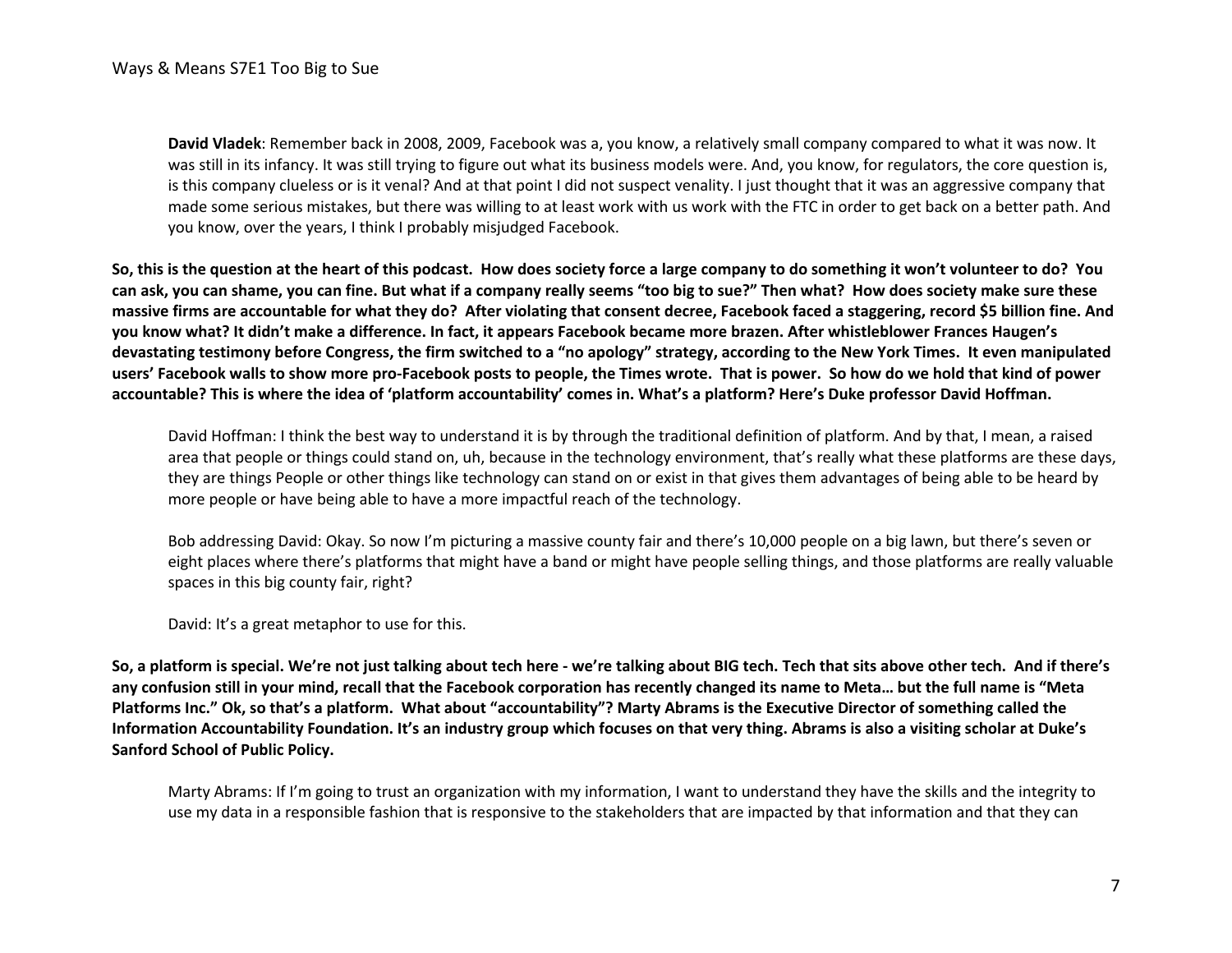demonstrate to others that they are indeed acting in a responsible way, and a responsible way means that they have to have the competence to figure out what is going to be the impact of the information they use and that they can then that they can do that in with integrity. So I need to be able to demonstrate both competence and integrity in order to be able to be trusted to use that information.

**Bob Sullivan: One way to think about it – platform accountability. – Say your post or your photo or your app was removed by a social media company -- maybe that's even happened to you -- can you get a good explanation of why? Can you even appeal that decision? You'd think that's just a basic right in the digital age. But it's not. When tech companies remove your posts, they are, in some ways, acting like governments, like a judge and jury, or a regulator. Yet they don't have to answer to anyone right now, they aren't accountable to anyone. Want to appeal? Go ahead and sue. Well…you probably can't even sue. We'll get to that, too. And this is one reason many people are calling for platform accountability, even though that phrase might not roll trippingly off the tongue, but it should, says Ochillo, the digital rights advocate.**

Marty Abrams: And it's not that I think that everyone needs to be able to talk about platform accountability, but if I were to go and bring up, for example, the word broadband, five years ago, I don't know if I could've had a lot of people -- like go back to Louisiana where I'm from—if I said broadband, people wouldn't know what I was talking about. If I said internet, they're like, yeah, but even now, when we're talking about platform regulation, not everybody even has that language. And so we're in a place where we're still socializing the language, but I don't think that we always go out of our way to make sure that it's something that's accessible to a lot of people.

**So that's why we're doing this podcast. To make the language of platform accountability more mainstream. And the work of platform accountability more visible. But before we go on, I want to talk just a little bit more about how we got here. It's an incredible situation if you think about it. Tech titans own trillion-dollar companies that throw off so much cash they can dabble in space travel, the way previous titans might have bought expensive cars. Tech has now infiltrated, inserted itself into almost everything we do – how we order dinner, how we get a cab, how to talk to our doctors, how we drive, even how we walk. And at each one of these insertion points, it takes a cut of the action. Chris Hoofnagle is a Berkeley law and tech professor. He warns, don't get distracted by individual issues at play here.**

Chris Hoofnagle: It really strikes me to see how many policy reports out there are talking about these atomized issues of let's say teens, body image, or teens reading about suicide or teens doing high-risk behavior after seeing that on YouTube or adults reading about vaccine denial and so on all of these things come back to the same problem. And that's the incentive system of making money for clicks. So I think that we need a completely different intervention that will deal with the underlying economics of these platforms. I have very controversial ideas about this, but I think we have to change fundamentally the business model because this week it's going to be a girl's body image, and next week it's going to be teenagers who decided to commit suicide because they've watched a hundred videos on Tik Tok about that.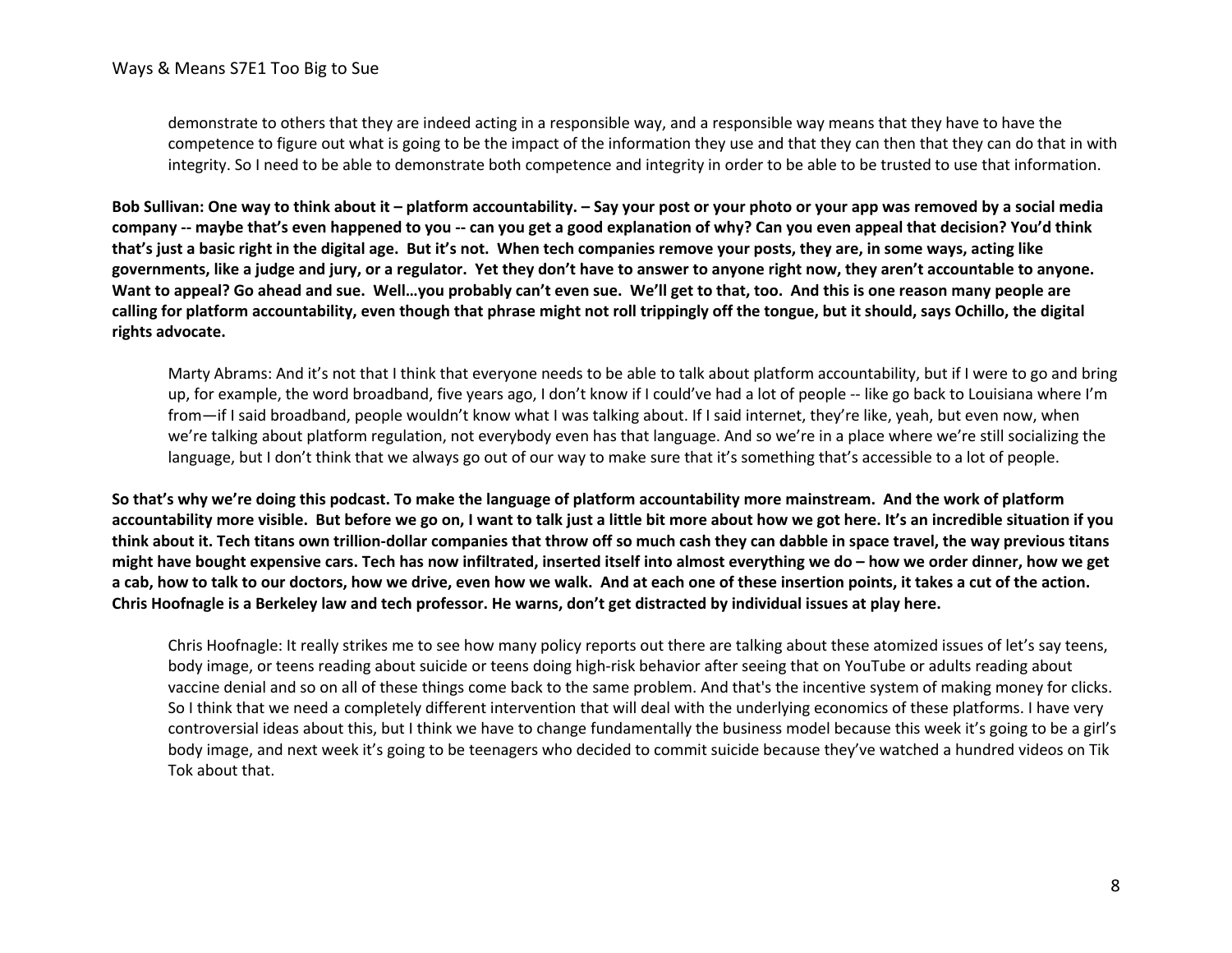**It's NOT just about disinformation. Or about body image. Buz Waitzkin is Deputy Director of Science & Society at Duke University. He talked with me about just how deeply Big Tech is embedded in our lives now. Just one example: When many people get sick, they go to Google – even before they go to a doctor -- that puts Google in an incredibly privileged position.**

Buz Waitzkin: If somebody were to, um, have prostate cancer, I think their first look for information or they thought they had symptoms would be number one to go to Google to see if they had symptoms and what those symptoms really meant and when they were significant. And so they're going into their doctor already informed, and you can put that in air quotes if you want, or any informed by Google about what their medical condition is and what the right treatments are before they ever see their doctor

Bob: based on who you are, exactly, it would be tailored somehow for you and based on what they thought they knew about you. Should we all be disturbed by this?

Buz: I think so. I think so, because the question is what sources of information do we have?

**Medical professionals are trained in the concept of informed consent. Google isn't. When you have a condition like prostate cancer, a good doctor will lay out for you 4-5-6 treatment plan options, try to give you as much information as possible. They are financially liable for any mistakes they make, and they pay a lot for malpractice insurance. But also, ethically and professionally, physicians are bound to give the patient unbiased information so the patient ultimately makes the decision about their own life. At least, they try. Google operates on no such ethic. How many of unconsciously or unconsciously let Google make treatment choice for us? And how does Google pick what it shows first to a scared cancer patient? We don't know. There's no transparency. No malpractice insurance. NO platform accountability. And that word platform matters a lot here. Because Google hands out this kind of advice….at scale.**

Buz Waitzkin**:** Well, it it's, it's interesting because I think you're dealing with a wholesale retail disparity in in the grossest sense. I think, you know, a conversation with the doctor reaches a very limited number of people and they're very much one-on-one whereas information provided through the Google Algorithm is reaching thousands, if not sometimes millions of people with that particular information. So I think we're dealing with a level of information distribution, which is of a very different kind. And I think that the need to make sure that there is accuracy. If not, objectivity is really far more important. Because we've seen over and over again in recent events, and the work of the January Sixth committee in Congress, is clearly demonstrating that the power of these tools, both to organize and inspire, if not instigate behavior, is enormous.

**Just think about all the decisions, large and small, that are influenced by platforms like Google, and Facebook, and Twitter, all of them. Based on what? Here's Jolynn Dellinger, a professor at Duke and the University of North Carolina.**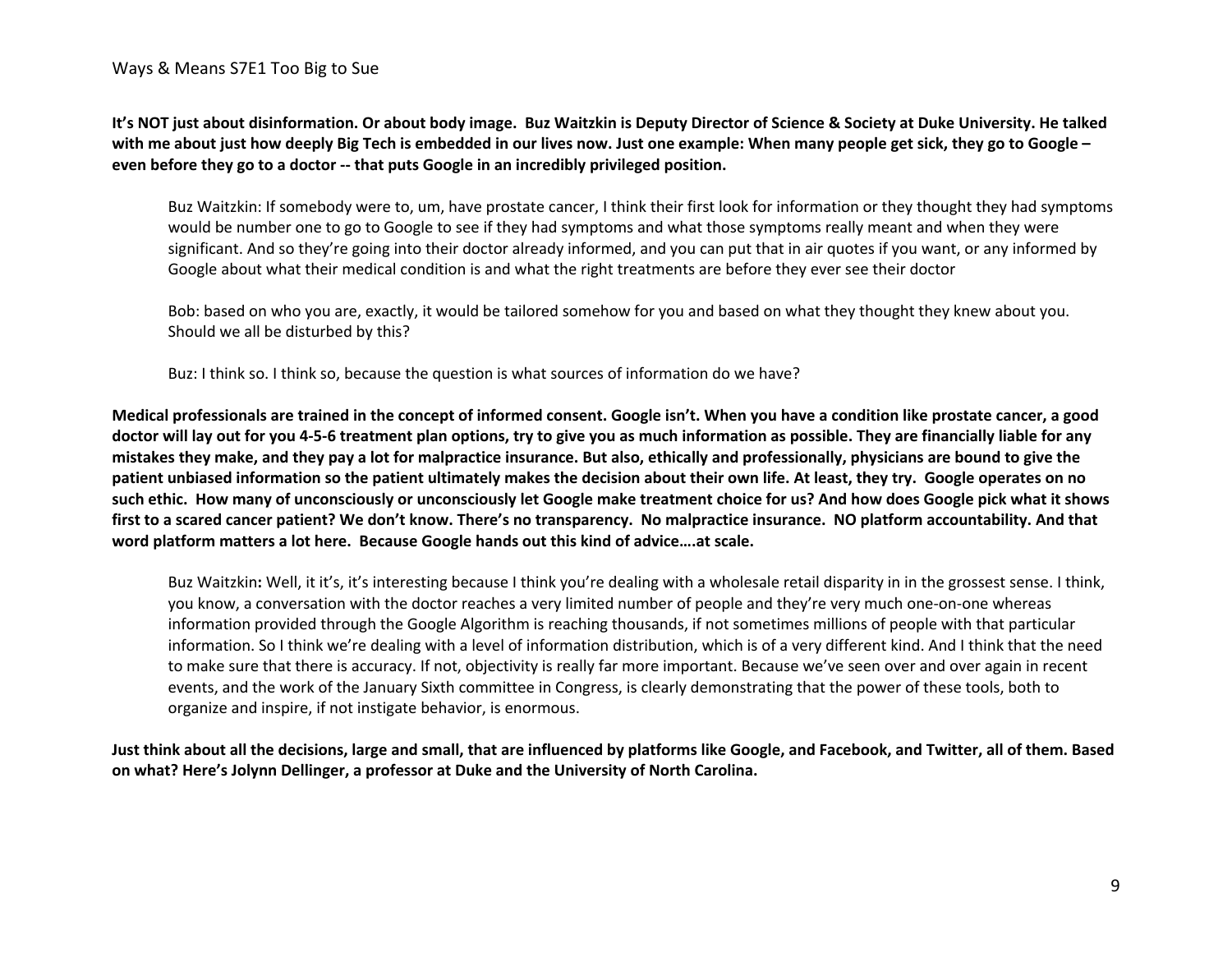Jolyn Dellinger**:** Google plays a central role for so many of us. And I think that it, um, is amazing. The technology is amazing and contributes to all of our lives, but I often ask people in my classes, "How many people look past the first page of Google?" And so many people do not ever look past the first page of Google results. So when you consider that, you know, half of what's on the first page these days is ads. And then you would consider, okay, well, the rest of the stuff on the first page, how did it get there? So these same questions about algorithms and ranking, like how are decisions being made about what we see and are those decisions, ones that favor or prioritize Google's own products and Google's own services. Or is it more objective in a way, and they're just trying to bring you whatever fits your suggestions. So, so I'm not sure that we can necessarily trust that the information we're being provided in response to a search is really, truly the best information out there.

Bob addresses Jolyn: When I ask, "Tell me something about how the vaccine works." When you asked Google that, we don't really know why Google picks these 10 things to show me first. Right?

Jolyn: Right. I don't think that we have any visibility into that.

Bob: When I go to Amazon and I search for vacuum cleaner, how do I know why they're picking these 10 vacuum cleaners for me?

Jolyn: Right. Like, what does Amazon's choice mean? I don't know. I don't know why something's at the top and I usually don't have time to figure that out. Yeah, it's a really, really complicated situation.

**So, tech is having this enormous influence on our decisions, and it does so largely in a black box. Do large tech firms with their ever-evolving algorithms think there's a problem here? I'm not so sure. If you hang around Big Tech towns like San Francisco or Seattle long enough, as I have, you'll begin to get a sense of something that Buz calls libertarian paternalism -- a term borrowed from the book** *Nudge***. Tech companies, and many tech workers just seem to think they have a right to nudge us towards what cancer treatment to get or what vacuum cleaner to buy. They think they know better. Sometimes this feels benevolent – they're rescuing us from the ignorance or our small-town doctor or our bad vacuum. More often, to me, if feels cynical. Like, if us silly people would just stop worrying about our privacy, or what goes into those algorithms, everything would be just great. This all reminds me a bit of things I've read about the 1964 World's Fair… Disney unleashed the song "It's a Small World After all" on the planet that year. But it also released a song called "There's a Great Big Beautiful Tomorrow," the soundtrack to a ride called The Carousel of Progress. It showed Americans living a life of free leisure, while robots did all our work for us. I don't know about you, but I certainly don't believe Big Tech has delivered on the promise of this life of leisure. And in some cases, Big Tech has just made things easier for propagandists or charlatans or just old-fashioned criminals to stand on a very large, very loud platform.**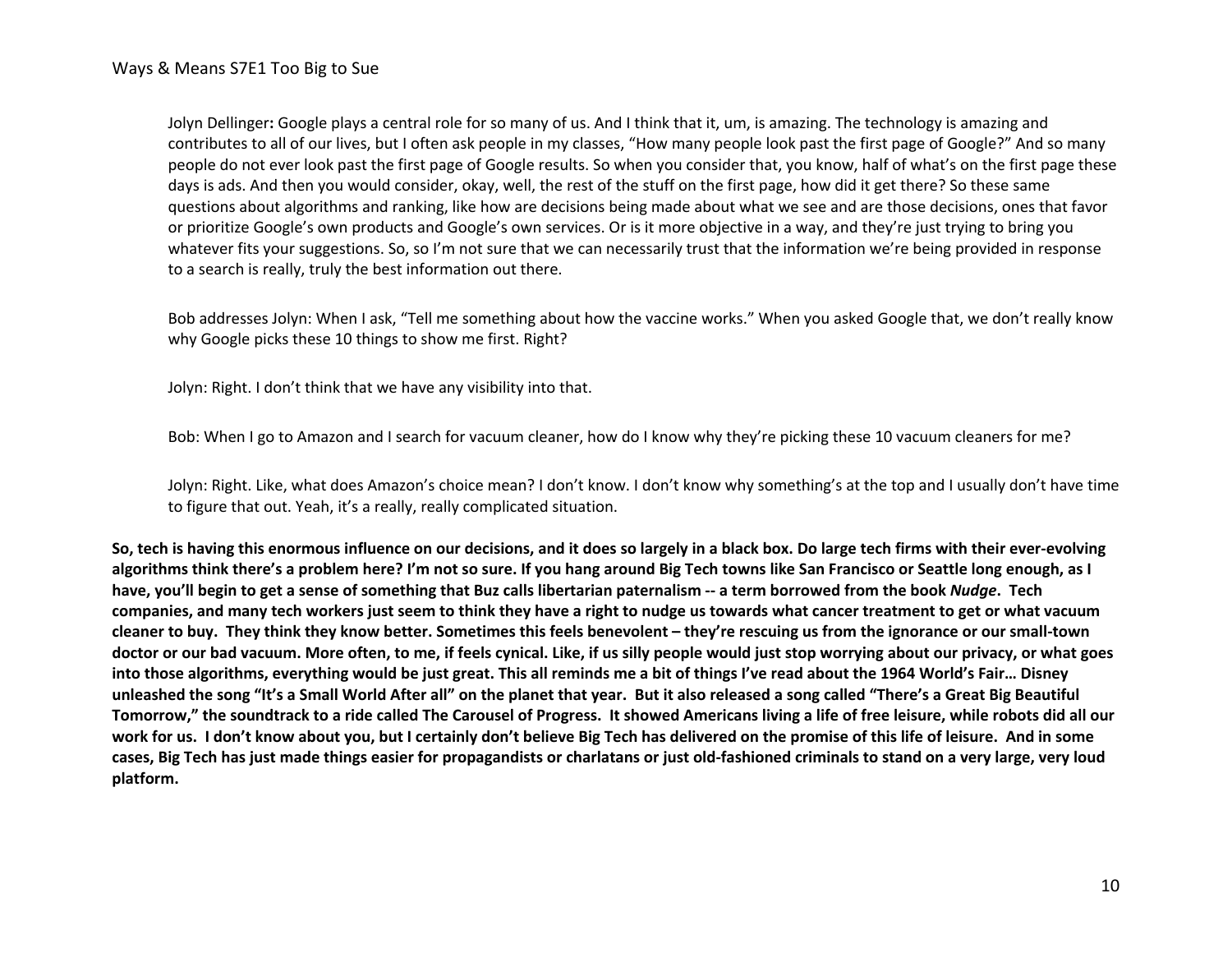**When Amazon recommends something for you, or when Facebook does, what happens when that product is broken or it's a fraud? Well, at least according to documents filed by Facebook in one lawsuit against the company, tech companies have no responsibility for, or liability for fraud at all. Because they are immune. They have Section 230. Facebook's lawyers argued this recently:** 

**(Reading): The Court should dismiss all of Plaintiffs' claims with prejudice because the Communications Decency Act, 47 U.S.C. § 230 ("Section 230"), shields interactive computer service providers such as Facebook from liability arising from content created by third parties.**

**Now 230 deserves a whole podcast -- many podcasts really, and we just have to breeze past it here. It does make sense not to make tech companies responsible for everything and anything that goes on in their platforms. The phone company isn't responsible for what happens in every phone call. But when Section 230 is thrown around like a get out of jail free for everything, like algorithms that help criminals, well…that sounds a lot like saying platforms can never be accountable for anything. Waitzkin says it's important to have the right incentives in place.**

Buz Waitzkin**:** So, I think one of the things we need to be careful of is if we create the wrong kinds of incentives through our efforts of transparency, we may be doing more harm than good. But if there's no regulatory accountability, because there's no transparency and there's no requirement, for example, that the media are going to be held accountable if they continually disseminate inaccurate information that's of an inflammatory or offensive nature, then there's no reason not to do it. It's a very difficult thing to do. It's a very expensive thing to do. And if we don't create incentives to behave properly and disincentives to behave improperly, there's no control.

**Whenever this techlash discussion comes up, and the desire to regulate big tech comes up, there's always a chorus which makes the case say that market forces can fix this problem. And…maybe they should. But "Too Big To Sue" can also mean "Too Big to Lose." Here's Barak Richman, also a Duke professor**

Barak Richman**:** What's deeply frustrating to the user of Facebook is that it's really hard to leave Facebook and go someplace else. If Coca-Cola were doing something really awful -- forget about the quality of its product -- if we're doing something that was really awful, it would be very satisfying to not Drink Coke anymore and drink Pepsi instead. So in, in that sense, it's not that Facebook is big, it's that Facebook really is the social network, and it's very hard to find an alternative to satisfy whatever social network needs individuals have. But this is actually something that is an underlying challenge or problem for platform monopolies. Platform monopolies are really hard to unseat.

**And so it seems like we are stuck with Facebook, and Google, and Apple, and Microsoft, and Amazon and all the other tech platforms for quite a while. But are we really stuck with the system we currently have? An occasional fine, a 'shocking' Congressional hearing every once in a while, a muckraking newspaper story every now and then, and then, Big Tech still does whatever it wants at the end of the day?**